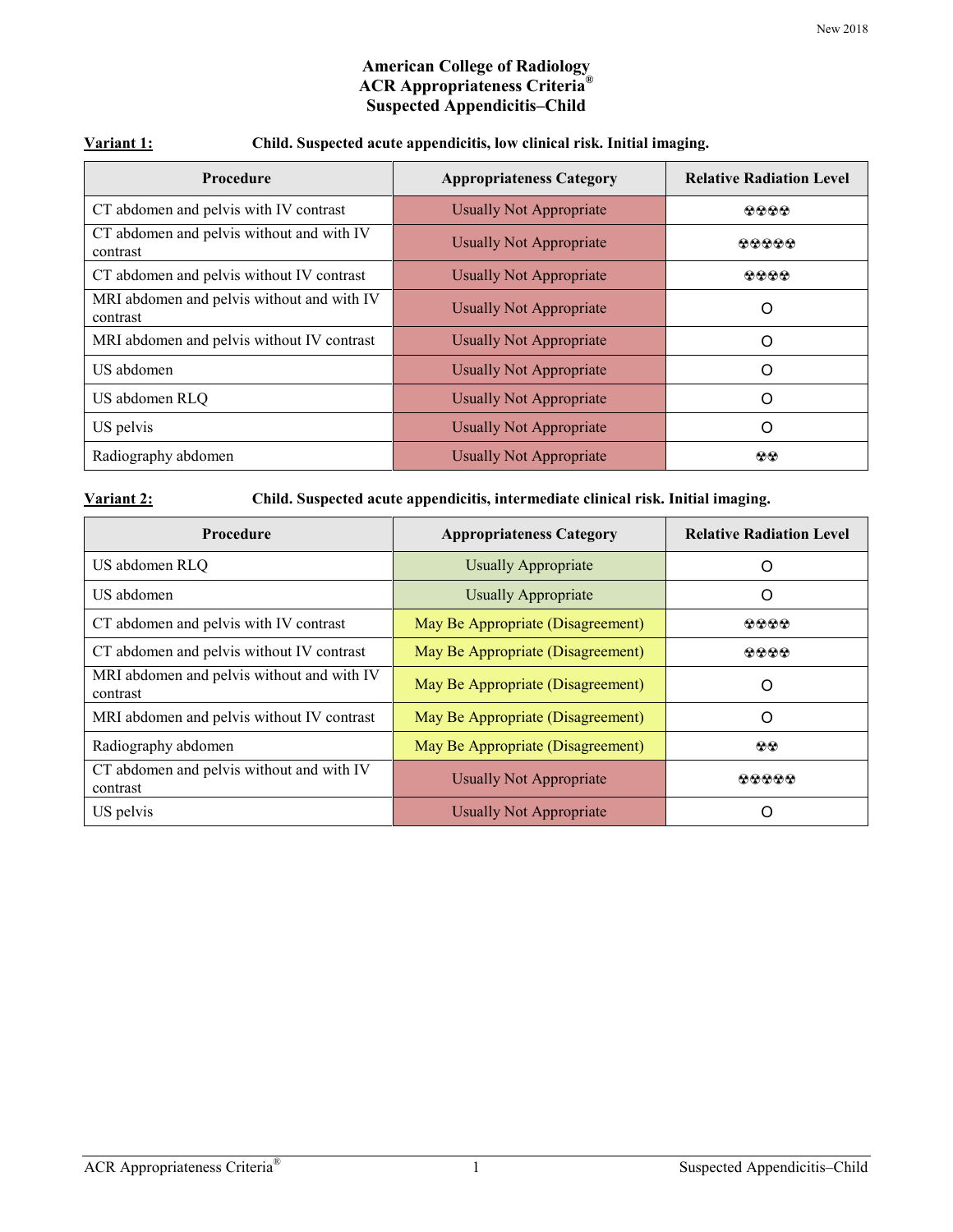#### **Variant 3: Child. Suspected acute appendicitis, high clinical risk. Initial imaging.**

| <b>Procedure</b>                                       | <b>Appropriateness Category</b>   | <b>Relative Radiation Level</b> |
|--------------------------------------------------------|-----------------------------------|---------------------------------|
| CT abdomen and pelvis with IV contrast                 | May Be Appropriate                | 0000                            |
| MRI abdomen and pelvis without IV contrast             | May Be Appropriate                | O                               |
| US abdomen RLQ                                         | May Be Appropriate                | Ő                               |
| CT abdomen and pelvis without IV contrast              | May Be Appropriate (Disagreement) | 0000                            |
| MRI abdomen and pelvis without and with IV<br>contrast | May Be Appropriate (Disagreement) | O                               |
| US abdomen                                             | May Be Appropriate (Disagreement) | O                               |
| CT abdomen and pelvis without and with IV<br>contrast  | Usually Not Appropriate           | <b>®®®®®</b>                    |
| US pelvis                                              | <b>Usually Not Appropriate</b>    | ( )                             |
| Radiography abdomen                                    | <b>Usually Not Appropriate</b>    | $\otimes$                       |

**Variant 4: Child. Suspected acute appendicitis, equivocal or nondiagnostic right lower quadrant ultrasound. Next imaging study.**

| <b>Procedure</b>                                       | <b>Appropriateness Category</b>   | <b>Relative Radiation Level</b> |
|--------------------------------------------------------|-----------------------------------|---------------------------------|
| CT abdomen and pelvis with IV contrast                 | <b>Usually Appropriate</b>        | 0000                            |
| MRI abdomen and pelvis without and with IV<br>contrast | <b>Usually Appropriate</b>        | O                               |
| MRI abdomen and pelvis without IV contrast             | <b>Usually Appropriate</b>        | O                               |
| CT abdomen and pelvis without IV contrast              | May Be Appropriate (Disagreement) | 0000                            |
| US abdomen                                             | May Be Appropriate (Disagreement) | Ω                               |
| US abdomen RLQ                                         | May Be Appropriate                | ∩                               |
| CT abdomen and pelvis without and with IV<br>contrast  | Usually Not Appropriate           | <b>ଊଈଈଈଈ</b>                    |
| US pelvis                                              | <b>Usually Not Appropriate</b>    | Ω                               |
| Radiography abdomen                                    | Usually Not Appropriate           | $\otimes$                       |

**Variant 5: Child. Suspected acute appendicitis with clinical suspicion or initial imaging suggestive of complication (eg, abscess, bowel obstruction). Next imaging study.**

| <b>Procedure</b>                                       | <b>Appropriateness Category</b>   | <b>Relative Radiation Level</b> |
|--------------------------------------------------------|-----------------------------------|---------------------------------|
| CT abdomen and pelvis with IV contrast                 | <b>Usually Appropriate</b>        | 0000                            |
| CT abdomen and pelvis without IV contrast              | May Be Appropriate (Disagreement) | 0000                            |
| MRI abdomen and pelvis without and with IV<br>contrast | May Be Appropriate (Disagreement) | Ő                               |
| MRI abdomen and pelvis without IV contrast             | May Be Appropriate (Disagreement) | O                               |
| CT abdomen and pelvis without and with IV<br>contrast  | <b>Usually Not Appropriate</b>    | 00000                           |
| US abdomen                                             | <b>Usually Not Appropriate</b>    | O                               |
| US abdomen RLQ                                         | Usually Not Appropriate           | $\Omega$                        |
| US pelvis                                              | Usually Not Appropriate           | $\left($ )                      |
| Radiography abdomen                                    | <b>Usually Not Appropriate</b>    | $\otimes$                       |

ACR Appropriateness Criteria® 2 Suspected Appendicitis–Child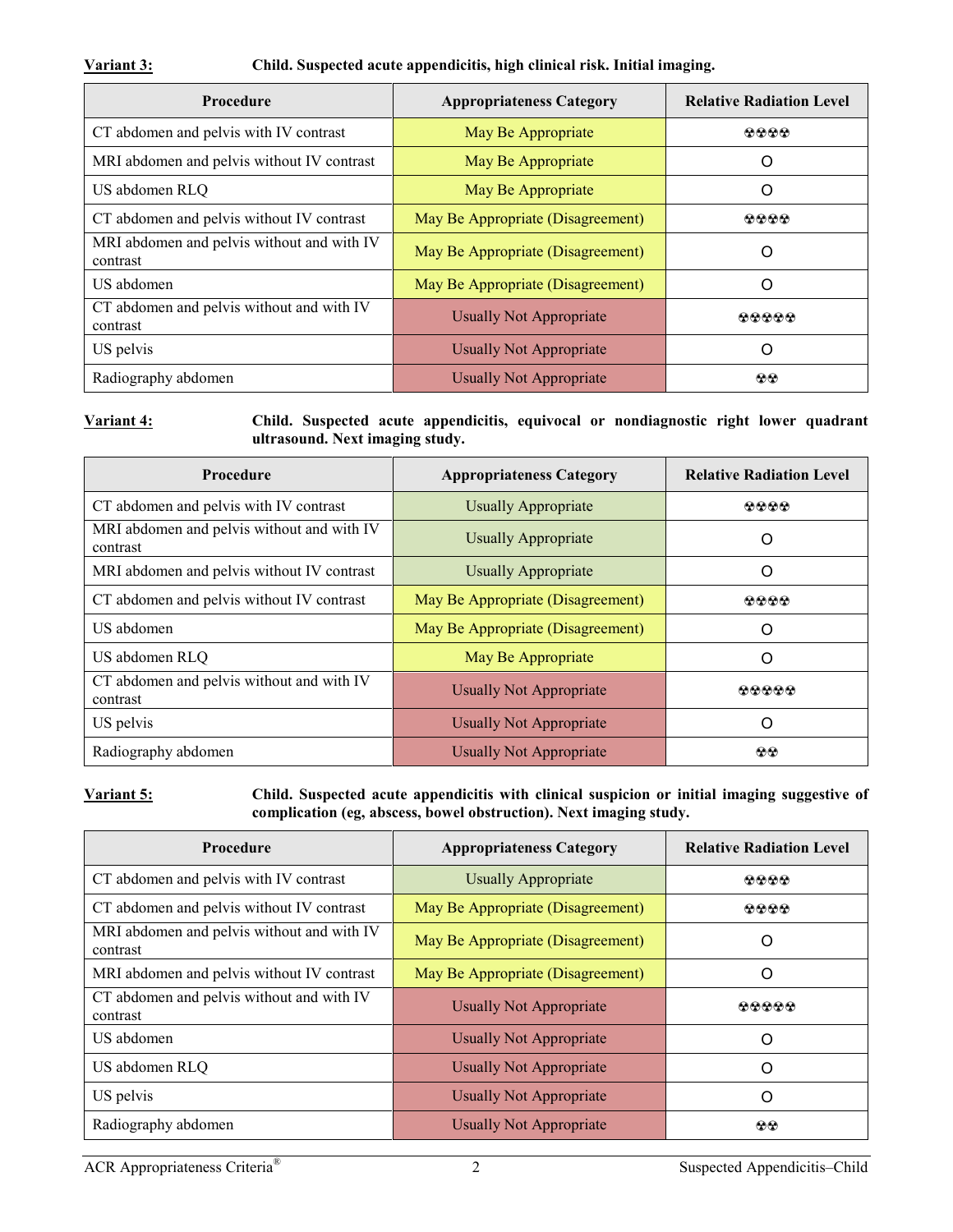#### **SUSPECTED APPENDICITIS–CHILD**

Expert P[a](#page-2-0)nel on Pediatric Imaging: George C. Koberlein, MD<sup>a</sup>; Andrew T. Trout, MD<sup>b</sup>; Cynthia K. Rigsby, MD<sup>c</sup>; Ramesh S. Iyer, MD<sup>d</sup>; Adina L. Alazraki, MD<sup>e</sup>; Sudha A. Anupindi, MD<sup>f</sup>; Dianna M. E. Bardo, MD<sup>g</sup>; Brandon P. Brown, MD<sup>h</sup>; Sherwin S. Chan, MD, PhD<sup>i</sup>; Tushar Chandra, MD<sup>j</sup>; Jonathan R. Dillman, MD, MSc<sup>k</sup>; Scott R. Dorfman,  $MD^l$ ; Richard A. Falcone Jr, MD,  $MPH^m$ ; Matthew D. Garber,  $MD^n$ ; Madeline M. Joseph, MD°; Jie C. Nguyen, MD, MS<sup>p</sup>; Nabile M. Safdar, MD, MPH<sup>q</sup>; Boaz Karmazyn, MD.<sup>r</sup>

#### **Summary of Literature Review**

#### **Introduction/Background**

Acute abdominal pain is one of the most common presenting complaints to the emergency department for the pediatric population. While the differential diagnosis for acute abdominal pain in children is broad and includes infectious, inflammatory, musculoskeletal, traumatic, gynecologic, and other etiologies, acute appendicitis is an important differential diagnostic consideration because of the potential need for surgical intervention. Acute appendicitis represents the most common abdominal surgical urgency/emergency in children [\[1,](#page-10-0)[2\]](#page-10-1). Approximately 70,000 children per year in the United States are diagnosed with acute appendicitis, accounting for close to 30% of the total cost of all pediatric general surgical conditions combined [\[1\]](#page-10-0). The incidence of appendicitis peaks during adolescence and is uncommon in infants and preschool children and rare in newborns [\[3\]](#page-10-2).

In spite of its high incidence, the diagnosis of acute appendicitis often presents a challenge, as the classic presenting symptoms of periumbilical pain, anorexia, nausea, vomiting, guarding, and migration of pain to the right lower quadrant (RLQ) are not always elicited and are only moderately reproducible between clinicians [\[4\]](#page-10-3). Furthermore, these symptoms are less reliable in the pediatric population, particularly those <5 years of age, who more frequently present with atypical symptoms [\[1\]](#page-10-0). As a result, presentation and diagnosis may be delayed, which may contribute to a higher rate of perforated appendicitis in the youngest children [\[5\]](#page-10-4). While perforated appendicitis tends to be more common in children than adults [\[6\]](#page-10-5), morbidity is similar to or lower in children than in adults.

The most common treatment of appendicitis is appendectomy. In complicated cases of perforated appendicitis with abscess formation, surgery may follow percutaneous abscess drainage and treatment with broad-spectrum antibiotics [\[2\]](#page-10-1). Nonoperative treatment of early, uncomplicated appendicitis is increasingly being explored, and imaging plays a role in identifying candidates for nonoperative management [\[2\]](#page-10-1). Imaging has been shown to facilitate management and decrease the rate of negative appendectomies in children with suspected acute appendicitis [\[7-10\]](#page-10-6) and remains a central tool in the diagnosis of pediatric acute appendicitis.

#### **Special Imaging Considerations**

This document aims to provide guidance related to the imaging technique(s) best suited for the diagnosis of acute appendicitis. Importantly, this document does not encompass the appropriate imaging of all potential causes of RLQ quadrant pain. While this guideline emphasizes the role of imaging in the diagnosis of acute appendicitis in children, the initial consideration for imaging is based on clinical assessment. Clinical scoring systems and clinical pathways based upon history, symptoms, physical examination, and laboratory findings have been developed to risk stratify regarding the diagnosis of acute appendicitis and to guide imaging, clinical management, and surgery [\[11-14\]](#page-10-7). Two of the more widely used scoring systems are the Alvarado Score and Pediatric Appendicitis Score [\[13](#page-10-8)[,15\]](#page-10-9). As primary diagnostic tools, clinical scoring systems have been shown to

<span id="page-2-0"></span>a <sup>a</sup>Research Author, Cincinnati Children's Hospital Medical Center, Cincinnati, Ohio. <sup>b</sup>Cincinnati Children's Hospital Medical Center, Cincinnati, Ohio.<br><sup>C</sup>ennel Chair, Ann & Robert H. Lurie Children's Hospital of Chicago, Panel Chair, Ann & Robert H. Lurie Children's Hospital of Chicago, Chicago, Illinois. <sup>4</sup>Panel Vice-Chair, Seattle Children's Hospital, Seattle, Washington.<br>"Children's Hospital Phoenix. Atlanta, Georgia (Children's Hospit Children's Healthcare of Atlanta, Atlanta, Georgia. <sup>f</sup>Children's Hospital of Philadelphia, Philadelphia, Pennsylvania. <sup>g</sup>Phoenix Children's Hospital, Phoenix, Arizona. <sup>h</sup>Riley Hospital for Children Indiana University, Indianapolis, Indiana. <sup>i</sup>Children's Mercy Hospital, Kansas City, Missouri. <sup>j</sup>Nemours Children's Hospital, Orlando, Florida. <sup>k</sup>Cincinnati Children's Hospital Medical Center, Cincinnati, Ohio. <sup>1</sup>Texas Children's Hospital, Houston, Texas. <sup>m</sup>Cincinnati Children's Hospital Medical Center, Cincinnati, Ohio; American Pediatric Surgical Association. "Wolfson Children's Hospital, Jacksonville, Florida; American Academy of Pediatrics. University of Florida College of Medicine Jacksonville, Jacksonville, Florida; American College of Emergency Physicians. <sup>p</sup>Children's Hospital of Philadelphia, Philadelphia, Pennsylvania. <sup>q</sup>Emory University, Atlanta, Georgia. <sup>r</sup>Specialty Chair, Riley Hospital for Children Indiana University, Indianapolis, Indiana.

The American College of Radiology seeks and encourages collaboration with other organizations on the development of the ACR Appropriateness Criteria through society representation on expert panels. Participation by representatives from collaborating societies on the expert panel does not necessarily imply individual or society endorsement of the final document.

Reprint requests to[: publications@acr.org](mailto:publications@acr.org)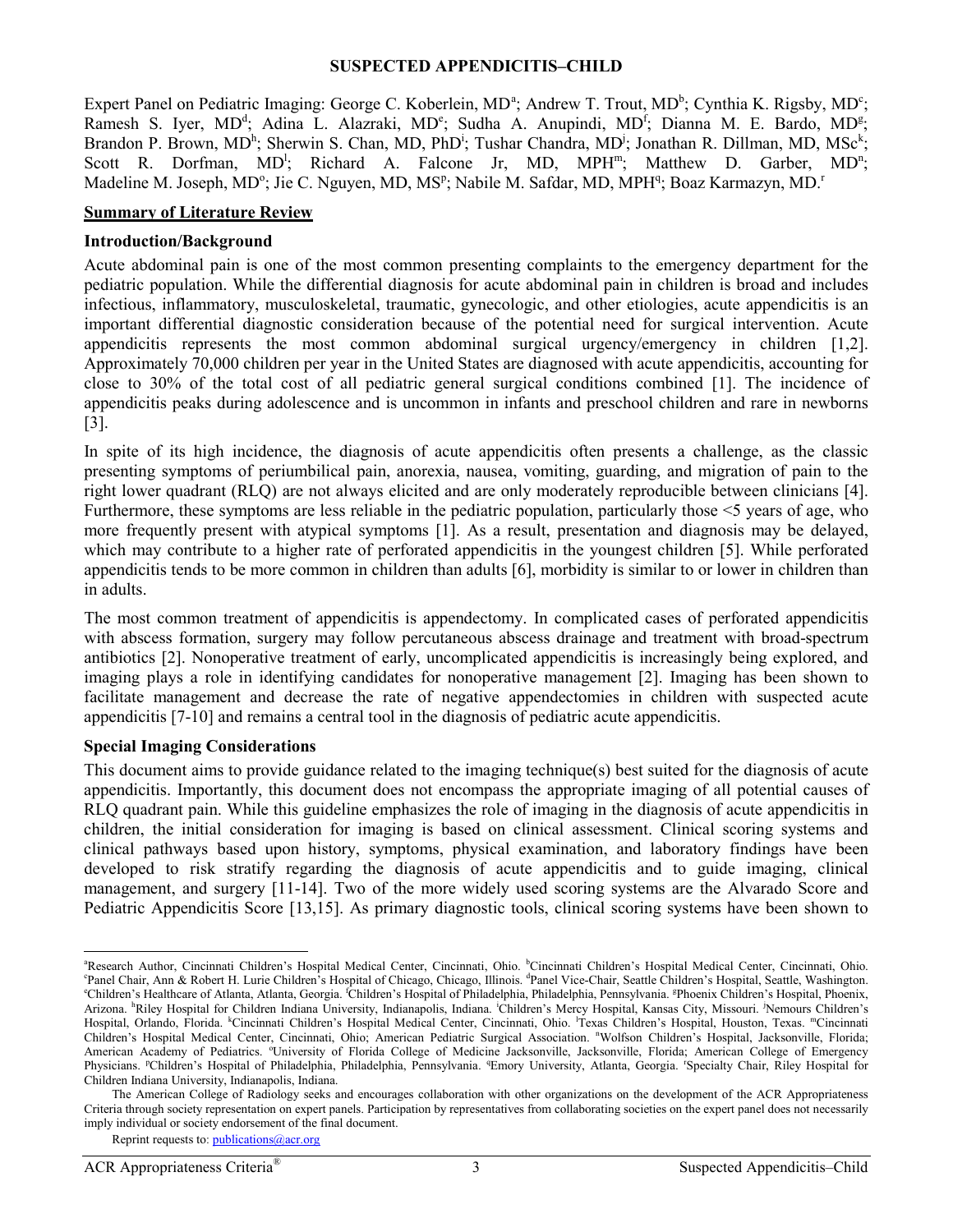perform variably well depending on the population and often perform less well than imaging or a combination of scoring and imaging [\[13](#page-10-8)[,15\]](#page-10-9).

The greatest benefit of clinical scoring systems has been to differentiate low-risk patients who do not need surgery and generally do not require imaging from high-risk patients who can be triaged to surgical management, potentially without imaging [\[16-18\]](#page-10-10). Imaging should still be considered in cases where clinical judgement is at odds with the high or low risk stratification based on a scoring system. The major role for imaging in the context of clinical scoring systems is in the further evaluation of patients considered to have an intermediate risk of appendicitis [\[11\]](#page-10-7). While the specific cut-off values for intermediate risk vary based on the clinical score being used and the desired sensitivity and specificity, the intermediate-risk population is the subgroup that has historical, physical examination, or laboratory findings that do not qualify for either the low- or high-risk groups [\[13\]](#page-10-8).

# **US**

Appendix ultrasound (US) is performed in all potential locations of the appendix with gradual increasing pressure to displace overlying bowel gas and content, which is known as the graded compression technique. Graded compression also serves to bring the appendix closer to the transducer. Appendiceal US can be performed as either a focused examination of the RLQ or as a complete abdominal US. For the purpose of this topic, US abdomen includes dedicated appendiceal study. Accuracy of appendix US varies widely, is operator dependent [\[19\]](#page-11-0), and may be dependent on patient-specific factors, including obesity [\[20](#page-11-1)[,21\]](#page-11-2). The sensitivity and specificity of US for the diagnosis of pediatric acute appendicitis and percentage of equivocal cases varies. US accuracy is optimized in experienced hands and can approach that of CT [\[22-25\]](#page-11-3). For this document, it is assumed all procedures are performed and interpreted by an expert. In a large series of 3,799 patients with suspected acute appendicitis, Cundy et al [\[26\]](#page-11-4) showed 92% visualization of the appendix with 95.5% accuracy, 97% sensitivity, and 95% specificity for the diagnosis of acute appendicitis. As an initial imaging modality for suspected acute appendicitis, US has been shown to have high diagnostic accuracy and to reduce or obviate the need for further imaging without increased complications or unacceptable increases in length of stay [\[22,](#page-11-3)[26-28\]](#page-11-4).

An important limitation of US is its low sensitivity in the diagnosis of perforated appendicitis [\[2\]](#page-10-1). This should be taken in consideration if nonoperative management is considered.

# **CT**

CT has high sensitivity ( $\sim$ 94%) and specificity ( $\sim$ 95%) for the diagnosis of acute appendicitis [\[29\]](#page-11-5). If the appendix is not visualized, the negative predictive value is similar to a CT with normal visualized appendix [51]. Studies in both children and adults have allowed optimization of CT technique for the diagnosis of acute appendicitis. There is debate about the usefulness of oral contrast because some studies showed no significant increased accuracy, longer time to examination completion, and increased rates of patient emesis [\[30-32\]](#page-11-6). Rectal contrast does not increase accuracy compared to CT with intravenous (IV) contrast only [\[33\]](#page-11-7).

Most CT examinations for appendicitis are performed with standard technique and coverage for imaging the abdomen and pelvis. Some centers have had success decreasing CT exposure parameters without compromising diagnostic performance [\[34,](#page-11-8)[35\]](#page-11-9) for acute appendicitis. Other retrospective studies in both adult and pediatric populations have shown that a focused CT from L2 or L3 or based on height-adjusted distance from the umbilicus through the pubis symphysis is sufficient to diagnose acute appendicitis and identify most alternative diagnoses [\[36](#page-11-10)[,37\]](#page-11-11).

There are no studies that compare unenhanced and contrast-enhanced CT for diagnosis of acute appendicitis. A limited number of retrospective studies of pediatric cohorts imaged without IV contrast have shown rates of visualization of the appendix similar to CT performed with IV contrast as well as high sensitivity and specificity for the diagnosis of appendicitis [\[1](#page-10-0)[,2\]](#page-10-1). Potential limitations of unenhanced CT include decreased sensitivity and incomplete characterization of complicated appendicitis (eg, perforation and abscess formation) and possibly lower sensitivity for alternative diagnoses [\[38,](#page-11-12)[39\]](#page-11-13).

There are no data to suggest that CT with and without IV contrast has better diagnostic performance for acute appendicitis or alternative diagnoses than a single phase (CT with or CT without IV contrast) examination. Furthermore, CT with and without IV contrast approximately doubles radiation exposure to the patient.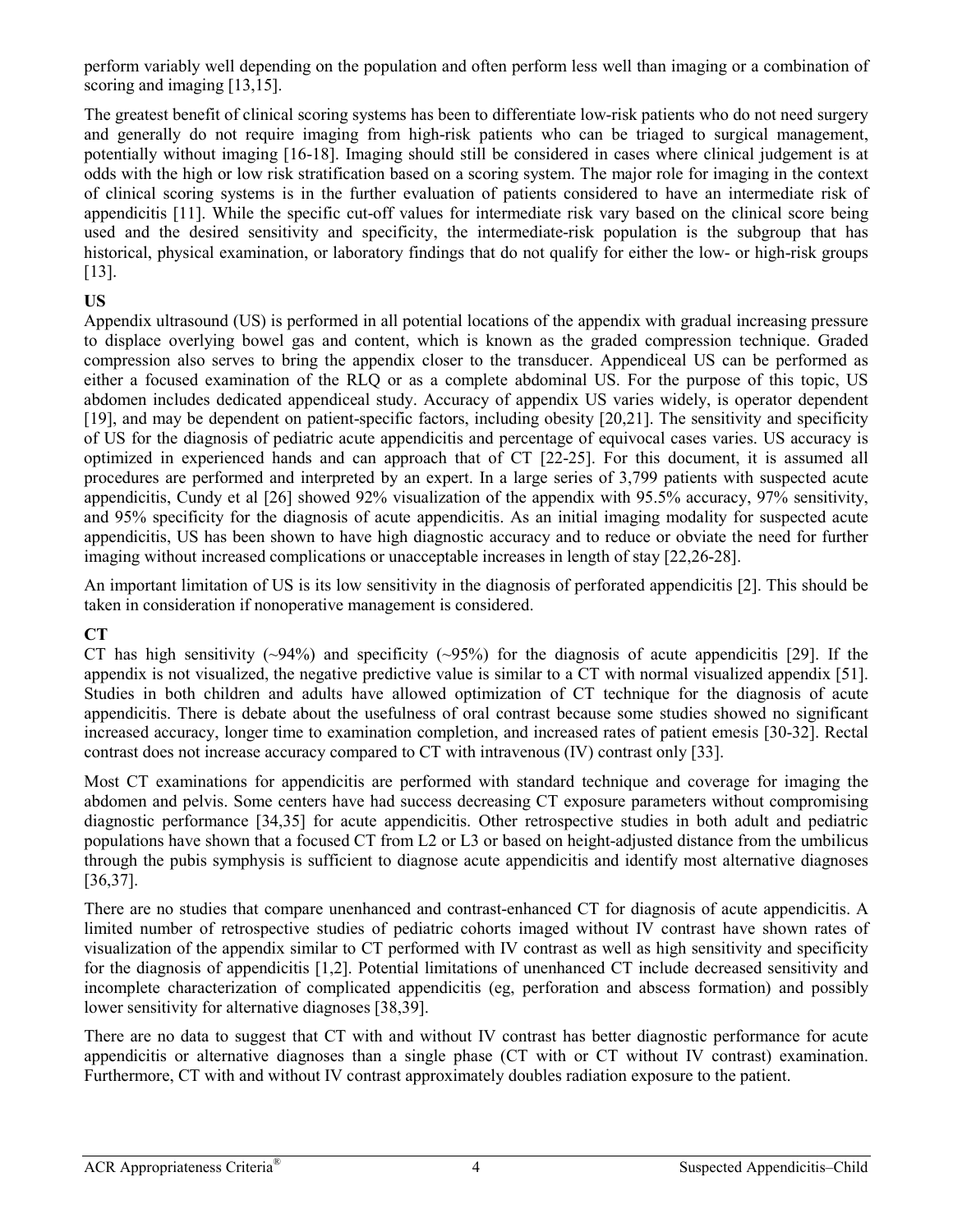# **MRI**

MRI without, or without and with IV contrast, has been shown to have high sensitivity and specificity for acute appendicitis that is similar to CT and similar to or better than US [\[40-45\]](#page-11-14). Specifically, recent data describe a sensitivity of 86% and specificity of 94% for unenhanced MRI and a sensitivity of 94% and specificity of 94% for MRI with IV contrast [\[46\]](#page-12-0). The approach to optimize imaging the appendix with MRI is evolving as it is not clear how the addition of specific sequences (eg, diffusion-weighted imaging, postcontrast imaging) improve accuracy [\[47\]](#page-12-1).

# **Discussion of Procedures by Variant**

# **Variant 1: Child. Suspected acute appendicitis, low clinical risk. Initial imaging.**

Risk stratification for acute appendicitis can be achieved based on clinical gestalt and/or laboratory data or based on published scoring systems. Most studies have shown that in patients stratified as "low risk" (which varies per study and is based on the system used), imaging for acute appendicitis is not required, and other causes of abdominopelvic pain should be sought [\[13,](#page-10-8)[16](#page-10-10)[,17](#page-11-15)[,48-50\]](#page-12-2).

## **Radiography Abdomen**

Most studies have shown that in patients stratified as low risk (which varies per study and is based on the system used), imaging for acute appendicitis is not required, and other causes of abdominopelvic pain should be sought [\[13](#page-10-8)[,16,](#page-10-10)[17](#page-11-15)[,48-50\]](#page-12-2). Radiographs may identify alternative causes of pain, such as constipation or lower lobe pneumonia [\[51\]](#page-12-3).

# **US Abdomen RLQ**

Most studies have shown that in patients stratified as low risk (which varies per study and is based on the system used), imaging for acute appendicitis is not required, and other causes of abdominopelvic pain should be sought [\[13](#page-10-8)[,16,](#page-10-10)[17](#page-11-15)[,48-50\]](#page-12-2).

## **US Abdomen**

Most studies have shown that in patients stratified as low risk (which varies per study and is based on the system used), imaging for acute appendicitis is not required, and other causes of abdominopelvic pain should be sought [\[13](#page-10-8)[,16,](#page-10-10)[17](#page-11-15)[,48-50\]](#page-12-2).

## **US Pelvis**

Most studies have shown that in patients stratified as low risk (which varies per study and is based on the system used), imaging for acute appendicitis is not required, and other causes of abdominopelvic pain should be sought [\[13](#page-10-8)[,16,](#page-10-10)[17](#page-11-15)[,48-50\]](#page-12-2). Pelvic US may identify other causes of pain in girls but there are no data regarding its performance as a first-line imaging modality for acute appendicitis [\[52\]](#page-12-4).

## **CT Abdomen and Pelvis**

In a retrospective study of children who underwent CT of the abdomen and pelvis for suspected acute appendicitis, Kim et al [\[50\]](#page-12-5) found that no patient categorized as low risk by the Pediatric Appendicitis Score had a positive CT. Similarly, based on retrospective study of a mixed population of children and adults who underwent CT, McKay and Shepard [\[53\]](#page-12-6) showed that the Alvarado score could rule out appendicitis in low-risk patients with 96% sensitivity. Alternative causes of abdominopelvic pain, which have been described to occur at rates between 7% and 25%, may be identified by CT [\[54](#page-12-7)[,55\]](#page-12-8).

There are no studies that compare unenhanced and contrast-enhanced CT for diagnosis of acute appendicitis [\[38](#page-11-12)[,39\]](#page-11-13).

# **MRI Abdomen and Pelvis**

Most studies have shown that in patients stratified as low risk (which varies per study and is based on the system used), imaging for acute appendicitis is not required, and other causes of abdominopelvic pain should be sought [\[13](#page-10-8)[,16,](#page-10-10)[17](#page-11-15)[,48-50\]](#page-12-2). Alternative causes of abdominopelvic pain, which occurred at a rate of 20% in a study of MRI as the primary imaging modality for suspected acute appendicitis, may be identified by MRI [\[55\]](#page-12-8).

# **Variant 2: Child. Suspected acute appendicitis, intermediate clinical risk. Initial imaging.**

Risk stratification for acute appendicitis can be achieved based on clinical gestalt and laboratory data or based on published scoring systems. Most studies have shown that imaging provides diagnostic benefit in patients stratified as "intermediate risk" [\[48](#page-12-2)[,49\]](#page-12-9) (definition varies per study). In a retrospective study of a mixed population of children and adults, McKay and Shepherd [\[53\]](#page-12-6) showed that an equivocal Alvarado score (equal to 4–6) was only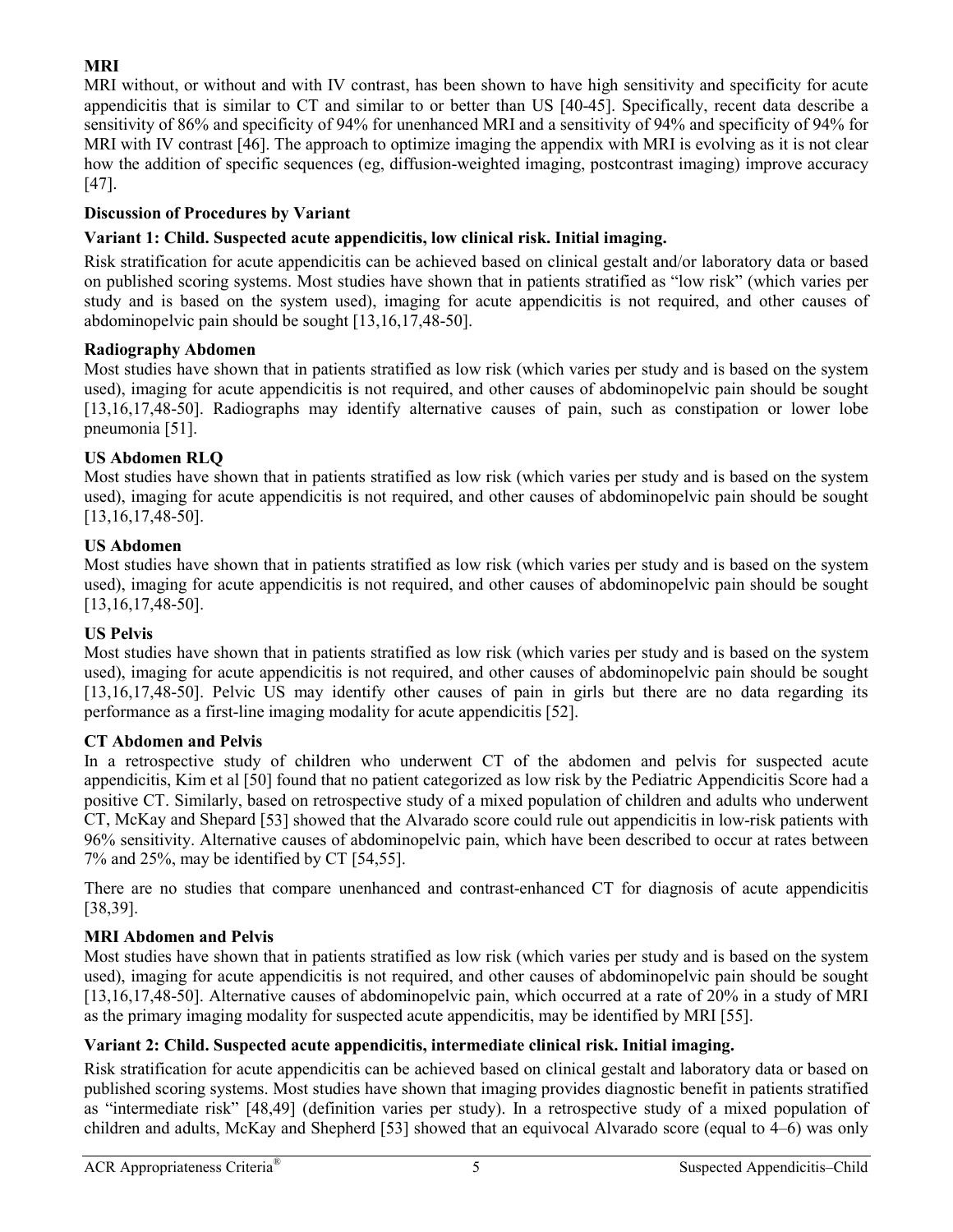36% sensitive and 94% specific for acute appendicitis and that CT imaging had >90% sensitivity and specificity in this subpopulation. Similarly, in their retrospective study, Athans et al [\[15\]](#page-10-9) found an intermediate-risk Alvarado score to be 92% to 94% sensitive and 47% to 61% specific, depending on the cut-off used. An intermediate-risk Pediatric Appendicitis Score was 61% sensitive and 93% specific [\[15\]](#page-10-9). In a prospective study that used the Pediatric Appendicitis Score for initial risk stratification followed by imaging targeted at patients considered intermediate risk, Saucier et al [\[13\]](#page-10-8) showed that 61% of patients fell in the intermediate risk group based on clinical scoring but that appendicitis was present in only 29% of these patients. The combination of imaging with clinical scoring in that study was 94% accurate with a sensitivity of 92% and a specificity of 95% for the diagnosis of acute appendicitis [\[13\]](#page-10-8).

#### **Radiography Abdomen**

Radiographs are neither sensitive nor specific for the diagnosis of acute appendicitis but may identify alternative causes of pain [\[51\]](#page-12-3).

#### **US Abdomen RLQ**

US provides diagnostic benefit in patients with an intermediate clinical risk for acute appendicitis and is often the initial imaging modality in staged clinical pathways that incorporate risk stratification. Saucier et al [\[13\]](#page-10-8) in their study of a staged clinical pathway using stratification per the Pediatric Appendicitis Score with US used in patients with an equivocal score (equal to 4–7) showed US to have 93% accuracy with 86% sensitivity and 97% specificity.

#### **US Abdomen**

There are no specific data regarding the relative performance of a focused RLQ US versus a complete abdominal US in intermediate-risk patients.

#### **US Pelvis**

There are no data specific to the use of pelvic US only in children with intermediate clinical risk for acute appendicitis. Pelvic US may be part of a complete evaluation for abdominopelvic pain in peri- or postmenarchal girls [\[52\]](#page-12-4).

#### **CT Abdomen and Pelvis**

CT of the abdomen and pelvis has been shown to provide diagnostic benefit in a mixed population of children and adults with intermediate clinical risk for acute appendicitis where the examination had 90% sensitivity and 95% specificity for acute appendicitis [\[53\]](#page-12-6). Because CT covers more anatomic territory than a limited RLQ US, it may identify alternative causes of abdominopelvic pain [\[54,](#page-12-7)[55\]](#page-12-8).

There are no studies that compare unenhanced and contrast-enhanced CT for diagnosis of acute appendicitis [\[38](#page-11-12)[,39\]](#page-11-13).

#### **MRI Abdomen and Pelvis**

Given its high sensitivity and specificity for acute appendicitis, MRI may be indicated in children with an intermediate clinical risk for acute appendicitis [\[40](#page-11-14)[,41](#page-12-10)[,43\]](#page-12-11). Similar to CT, the greater anatomic coverage of MRI (versus US) may identify alternative causes of abdominopelvic pain [\[54](#page-12-7)[,55\]](#page-12-8).

#### **Variant 3: Child. Suspected acute appendicitis, high clinical risk. Initial imaging.**

Risk stratification for acute appendicitis can be achieved based on overall subjective assessment or use of published scoring systems. The patient-specific likelihood of acute appendicitis among patients classified as high risk varies across the range of high-risk scores and varies between published studies [\[56\]](#page-12-12). Approaches to high-risk patients vary in the literature, with some studies using imaging to confirm the diagnosis of appendicitis [\[49\]](#page-12-9) and other studies advocating surgical intervention without imaging based on a demonstrated high accuracy of the scoring system in their practice [\[13](#page-10-8)[,17](#page-11-15)[,18,](#page-11-16)[48](#page-12-2)[,57\]](#page-12-13).

## **Radiography Abdomen**

Radiographs are neither sensitive nor specific for a diagnosis of acute appendicitis but may aid in terms of excluding complications of acute appendicitis, such as bowel obstruction or gross perforation [\[51\]](#page-12-3).

## **US Abdomen RLQ**

There is no evidence to support routine US in all patients considered high risk for acute appendicitis. However, US could be used to confirm the diagnosis of acute appendicitis in this population and to exclude other processes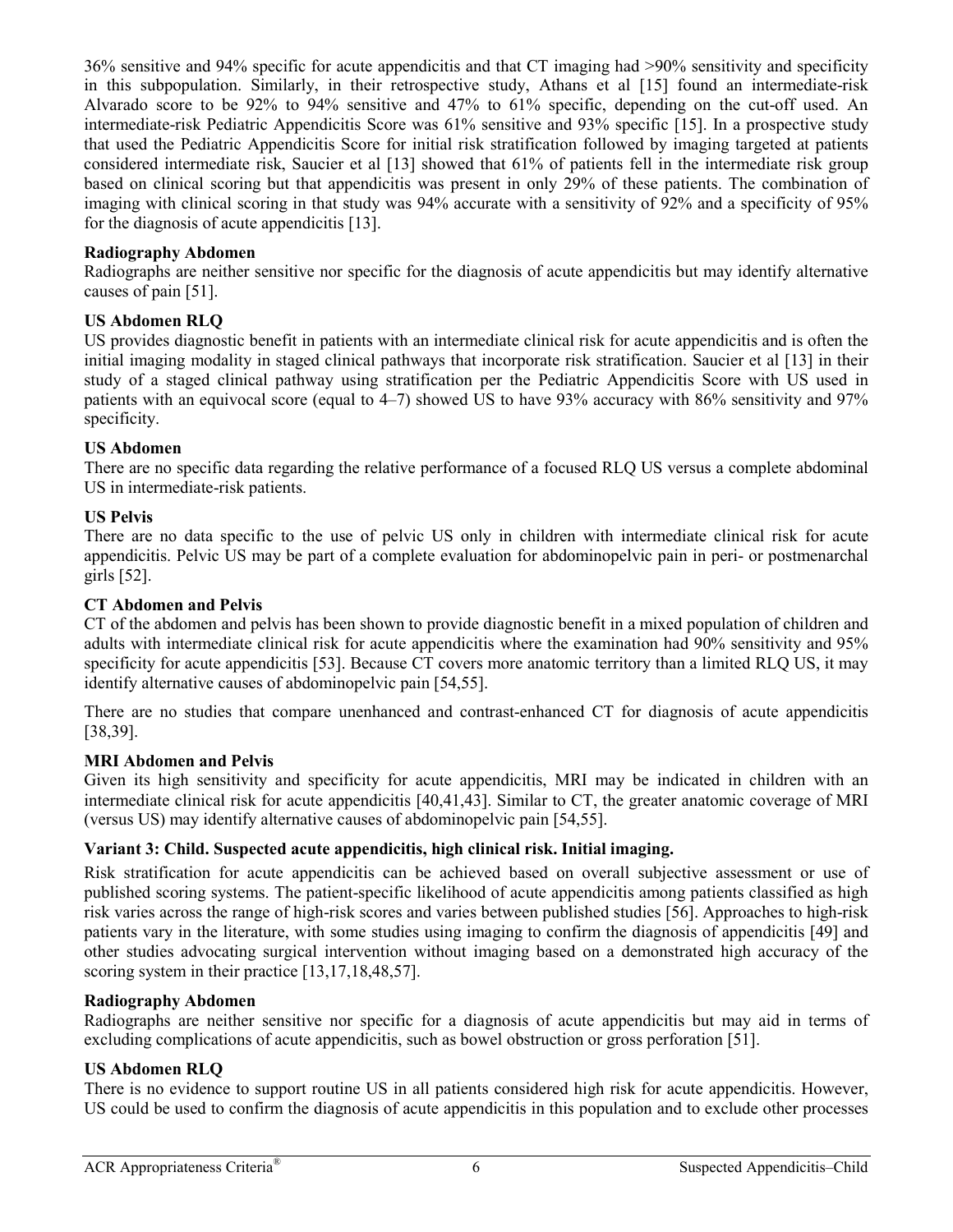that clinically mimic appendicitis. False-negative US results are more common in patients with a high clinical risk of acute appendicitis [\[58\]](#page-12-14).

# **US Abdomen**

US may be performed in selected high-risk patients to confirm the diagnosis of appendicitis, but US is likely not needed in all high-risk patients, and false-negative results are more common in this population [\[58\]](#page-12-14).

# **US Pelvis**

There are no data regarding the performance of pelvic US as a first-line imaging modality for acute appendicitis. In peri- or postmenarchal girls, a pelvic US may identify alternative causes of pelvic pain [\[52\]](#page-12-4).

## **CT Abdomen and Pelvis**

There is no evidence to support routine use of CT of the abdomen and pelvis or of focused CT in high-risk patients. Based on high sensitivity and specificity, CT could be used to confirm the diagnosis of acute appendicitis in these patients and to exclude other processes that clinically mimic appendicitis. Tan et al [\[14\]](#page-10-11) showed that in a population of adult and adolescent patients, the positive likelihood ratio for CT was no different from clinical scoring in patients with a high-risk clinical score, suggesting no diagnostic benefit of CT in this context.

There are no studies that compare unenhanced and contrast-enhanced CT for diagnosis of acute appendicitis [\[38](#page-11-12)[,39\]](#page-11-13).

# **MRI Abdomen and Pelvis**

There is no evidence to support routine use of MRI in high-risk patients. Based on high sensitivity and specificity that is similar to CT, MRI could be used to confirm the diagnosis of acute appendicitis in high-risk patients and to exclude other processes that clinically mimic appendicitis. However, the diagnostic benefit of MRI in this context has not been demonstrated.

#### **Variant 4: Child. Suspected acute appendicitis, equivocal or nondiagnostic right lower quadrant ultrasound. Next imaging study.**

The definition of an equivocal or nondiagnostic US for acute appendicitis varies widely in the literature, and careful definition of this category has major implications on imaging utilization [\[22](#page-11-3)[,59](#page-12-15)[,60\]](#page-12-16). Some consider nonvisualization of the appendix as an equivocal result [\[40,](#page-11-14)[61\]](#page-12-17). However, in several retrospective studies, an appendiceal US in which the appendix is not visualized and no inflammatory findings are present in the RLQ has high negative predictive value [\[3](#page-10-2)[,62-64\]](#page-12-18). In this context, further imaging is unlikely to be contributory unless there is discordance between the clinical picture and the negative US result [\[65\]](#page-13-0). Further imaging, however, is contributory after equivocal US examinations in which the appendix is either visualized or not visualized, and there are findings that could reflect appendicitis. In one study, appendicitis was present in 26% of patients who met this criteria [\[3\]](#page-10-2).

While there is good evidence regarding secondary imaging modalities following an equivocal US, there is also evidence of the benefit of repeat clinical assessment in these cases, which can obviate further imaging at the expense of delay in diagnosis and the risk associated with extending the hospital visit [\[10](#page-10-12)[,66\]](#page-13-1). Schuh et al [\[67\]](#page-13-2) in a prospective study found that of 123 patients with an initially equivocal US, acute appendicitis could be correctly ruled out clinically in 59% based on reassessment without further imaging.

## **Radiography Abdomen**

Given the limited sensitivity and specificity, a radiograph is unlikely to diagnose acute appendicitis in patients with an initial equivocal or nondiagnostic appendiceal US [\[51\]](#page-12-3). Radiographs may identify an alternative cause of pain.

## **US Abdomen RLQ**

Repeating a US examination after an initially equivocal result increases sensitivity for acute appendicitis. Schuh et al [\[67\]](#page-13-2) showed that repeat US could make a diagnosis in 55% of cases with persistent clinical concern for acute appendicitis after an initially equivocal US. This final diagnosis rate, however, is lower than what has been reported with both CT and MRI.

## **US Abdomen**

There are no specific data related to whether a repeat focused RLQ US or a completed abdominal US is more effective in the setting of an initial equivocal US.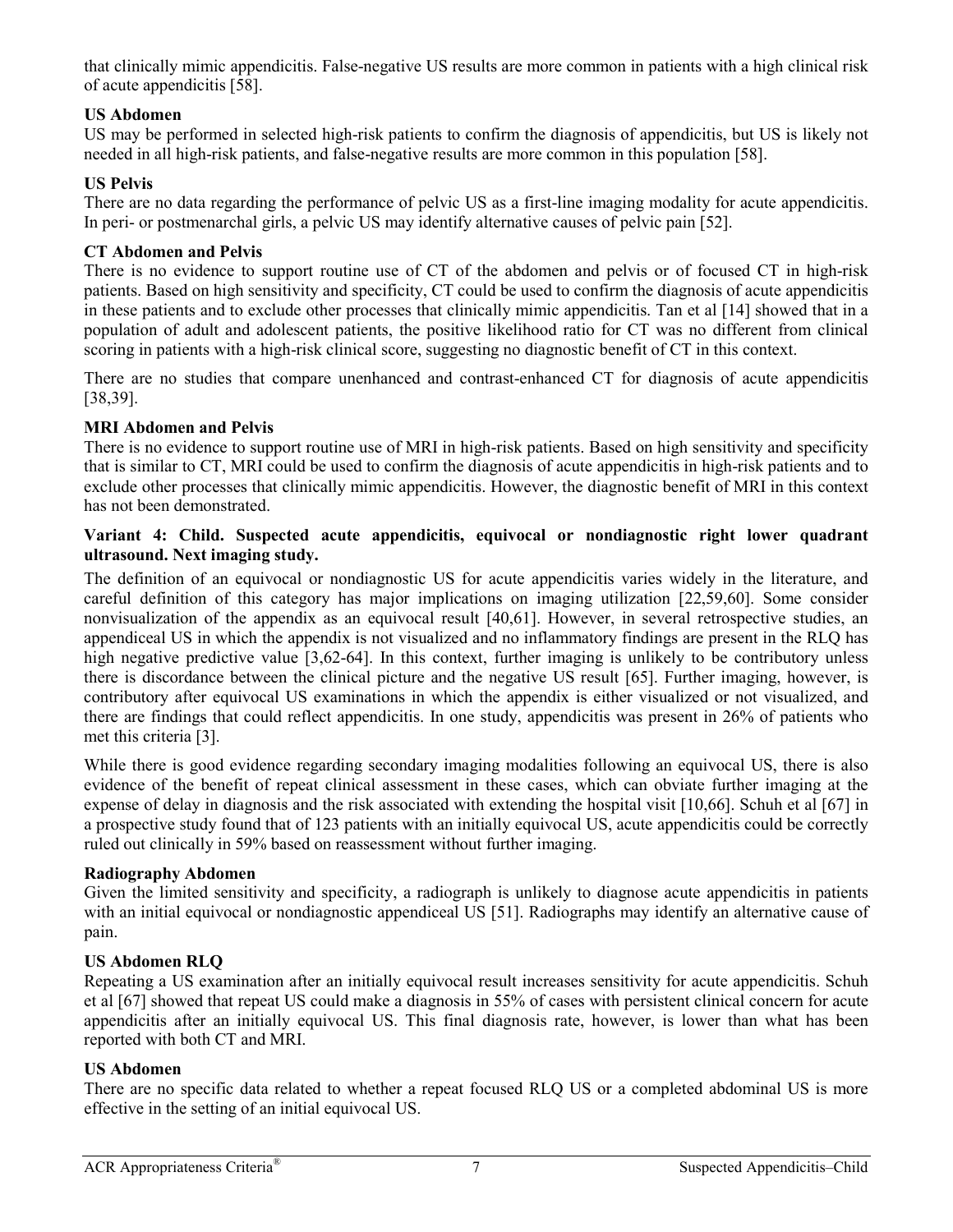## **US Pelvis**

There are no data regarding the performance of pelvic US as a follow-up examination for acute appendicitis after a nondiagnostic RLQ US. In peri- or postmenarchal girls, a pelvic US following an equivocal appendix US may identify alternative causes of pelvic pain or potentially identify an appendix located in the pelvis [\[52\]](#page-12-4).

# **CT Abdomen and Pelvis**

CT of the abdomen and pelvis has been shown to be highly accurate as a diagnostic modality for acute appendicitis following equivocal or nondiagnostic US [\[68\]](#page-13-3). The performance of CT in this context is similar to the performance of CT as a primary imaging modality [\[61,](#page-12-17)[69\]](#page-13-4) with 91% sensitivity and 98% specificity reported by Santillanes et al [\[18\]](#page-11-16). In a retrospective review of their clinical experience, Srinivasan et al [\[65\]](#page-13-0) showed that CT provides the greatest diagnostic benefit in patients in whom US is equivocal and the Alvarado score was  $\geq 6$ . Krishnamoorthi et al [\[70\]](#page-13-5) demonstrated 99% sensitivity and 91% specificity for acute appendicitis of a staged algorithm with US as the initial imaging modality followed by CT in equivocal cases. Similarly, Thirumoorthi et al [\[69\]](#page-13-4) showed 94% sensitivity and 98% specificity for a staged US followed by CT algorithm.

Regarding focused CT, a retrospective study by O'Malley et al [\[37\]](#page-11-11) showed that in adults with suspected appendicitis and an equivocal US, focused CT would have been sufficient to diagnose or exclude appendicitis in all cases and to make all alternative diagnoses. Similar results have since been shown in pediatric populations.

There are no studies that compare unenhanced and contrast-enhanced CT for diagnosis of acute appendicitis [\[38](#page-11-12)[,39\]](#page-11-13).

## **MRI Abdomen and Pelvis**

MRI performed following equivocal or nondiagnostic appendix US has similar sensitivity and specificity to CT with 100% sensitivity and 96% specificity demonstrated by Herliczek et al [\[41](#page-12-10)[,71\]](#page-13-6). In a clinical pathway with US as the initial modality and MRI for problem solving, Epifanio et al [\[48\]](#page-12-2) demonstrated MRI to add diagnostic benefit in the small subset of cases that remained indeterminate after US. The overall sensitivity and specificity of the described pathway were 96% and 100%, respectively. Importantly, Aspelund et al [\[72\]](#page-13-7) showed no difference in clinical outcomes following a shift from CT as the primary imaging modality for acute appendicitis to US with MRI for equivocal cases.

Regarding perforated appendicitis, Dillman et al [\[40\]](#page-11-14) showed subsequent MRI to have similar sensitivity and specificity to CT for diagnosis of perforation in patients with an initially equivocal or nondiagnostic RLO US. It should be noted, however, that the total number of cases of perforation in this study was small (10 in the MR group and 4 in the CT group).

#### **Variant 5: Child. Suspected acute appendicitis with clinical suspicion or initial imaging suggestive of complication (eg, abscess, bowel obstruction). Next imaging study.**

Complicated appendicitis, generally a result of perforation, occurs at a frequency of approximately 30% in the pediatric population and has implications for clinical care [\[73\]](#page-13-8). There is debate in the literature regarding optimal care for patients with perforated appendicitis, which can range from antibiotic therapy with delayed appendectomy to interventional drainage to surgical intervention.

## **Radiography Abdomen**

Radiographs may identify possible complications of acute appendicitis by identifying bowel obstruction or gross perforation. Radiographs, however, have limited sensitivity and specificity for the diagnosis of acute appendicitis as a cause of the complication [\[51\]](#page-12-3).

## **US Abdomen RLQ**

In general, US has been shown to have limited accuracy in the distinction of perforated from nonperforated acute appendicitis [\[2\]](#page-10-1). While US can identify RLQ fluid collections/abscesses and dilated bowel loops, the limited field of view may be inadequate to fully assess complications of appendiceal perforation and thereby guide clinical management.

#### **US Abdomen**

The greater anatomic coverage of a full abdominal US (versus an RLQ US) may identify additional findings of complicated acute appendicitis outside of the RLQ, but the small image field of view is still limiting in terms of overall assessment of complications.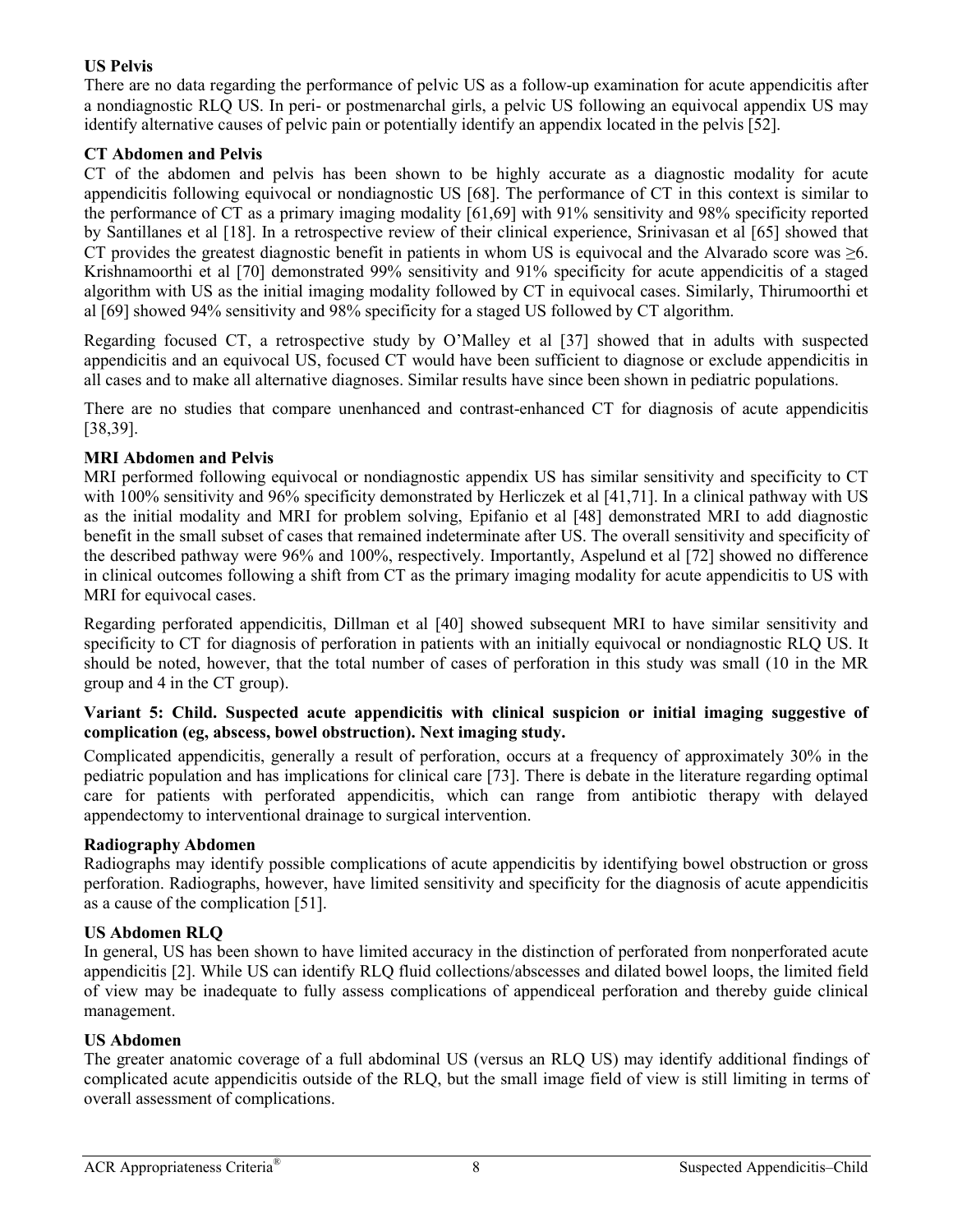# **US Pelvis**

Focused US of the pelvis is limited in terms of overall assessment of complicated acute appendicitis secondary to its small scope of imaging and field of view.

# **CT Abdomen and Pelvis**

CT of the abdomen and pelvis with IV contrast, with or without oral contrast, provides a broad field of view for assessment of complications of acute appendicitis, including perforation, abscess, and bowel obstruction. Focused CT will likely be sufficient to characterize complicated appendicitis in the lower abdomen and pelvis; however, the limited coverage may not permit characterization of complications if they extend into the upper abdomen (eg, perisplenic or perihepatic collections). However, this has not been specifically studied.

There are no studies that compare unenhanced and contrast-enhanced CT for diagnosis of acute appendicitis. Unenhanced CT may be limited in its ability to characterize complicated appendicitis (eg, perforation and abscess formation) [\[38,](#page-11-12)[39\]](#page-11-13).

## **MRI Abdomen and Pelvis**

MRI has not been specifically compared to CT as a modality for assessment of suspected complications of acute appendicitis and the role of IV gadolinium in this setting has not been specifically assessed. Data from a small number  $(n = 10)$  of patients with an initially equivocal or nondiagnostic RLQ US suggest MRI performs similarly to CT for the detection of perforated appendicitis [\[40\]](#page-11-14), but patients with known or suspected perforation were not included in that study, and the ability of MRI to accurately characterize the perforation or other complications has not been studied. The broad field of view provided by MRI of the abdomen and pelvis should allow for assessment of complications of acute appendicitis.

# **Summary of Recommendations**

- **Variant 1:** Imaging is not generally recommended for suspected acute appendicitis in a child with low clinical risk.
- **Variant 2:** US abdomen RLQ or US abdomen is usually appropriate for the initial imaging of suspected acute appendicitis in a child with intermediate clinical risk. These procedures are equivalent alternatives. The panel did not agree on recommending radiographs of the abdomen, CT abdomen and pelvis with IV contrast, CT abdomen and pelvis without IV contrast, MRI abdomen and pelvis without IV contrast, or MRI abdomen and pelvis with and without IV contrast for these patients. There is insufficient literature to support the use of these procedures in this clinical scenario.
- **Variant 3:** Approaches to children with high clinical risk for acute appendicitis vary in the literature with some studies using imaging to confirm the diagnosis and other studies advocating surgical intervention without imaging based on a demonstrated high accuracy of clinical scoring system(s) in their practice. When imaging is performed, CT abdomen and pelvis with IV contrast, MRI abdomen and pelvis without IV contrast, or US abdomen RLQ may be appropriate. The panel did not agree on recommending CT abdomen and pelvis without IV contrast, MRI abdomen and pelvis without and with IV contrast, or US abdomen for these patients. The general opinion of the panel was that CT of the abdomen and pelvis for suspected acute appendicitis is optimally performed with IV contrast and that IV contrast may not be required for MRI of the abdomen and pelvis for suspected acute appendicitis.
- **Variant 4:** CT abdomen and pelvis with IV contrast, MRI abdomen and pelvis without IV contrast, or MRI abdomen and pelvis without and with IV contrast is usually appropriate as the next imaging study of a child with suspected acute appendicitis and equivocal or nondiagnostic RLQ US. These procedures are equivalent alternatives. The panel did not agree on recommending CT abdomen and pelvis without IV contrast or US abdomen. There is insufficient literature to support the use of these procedures in this clinical scenario.
- **Variant 5:** CT abdomen and pelvis with IV contrast is usually appropriate as the next imaging study for a child with suspected acute appendicitis with clinical suspicion or initial imaging suggestive of complication (eg, abscess, bowel obstruction). The panel did not agree on recommending CT abdomen and pelvis without IV contrast, MRI abdomen and pelvis without IV contrast, or MRI abdomen and pelvis without and with IV contrast for these patients. There is insufficient literature to support the use of these procedures in this clinical scenario.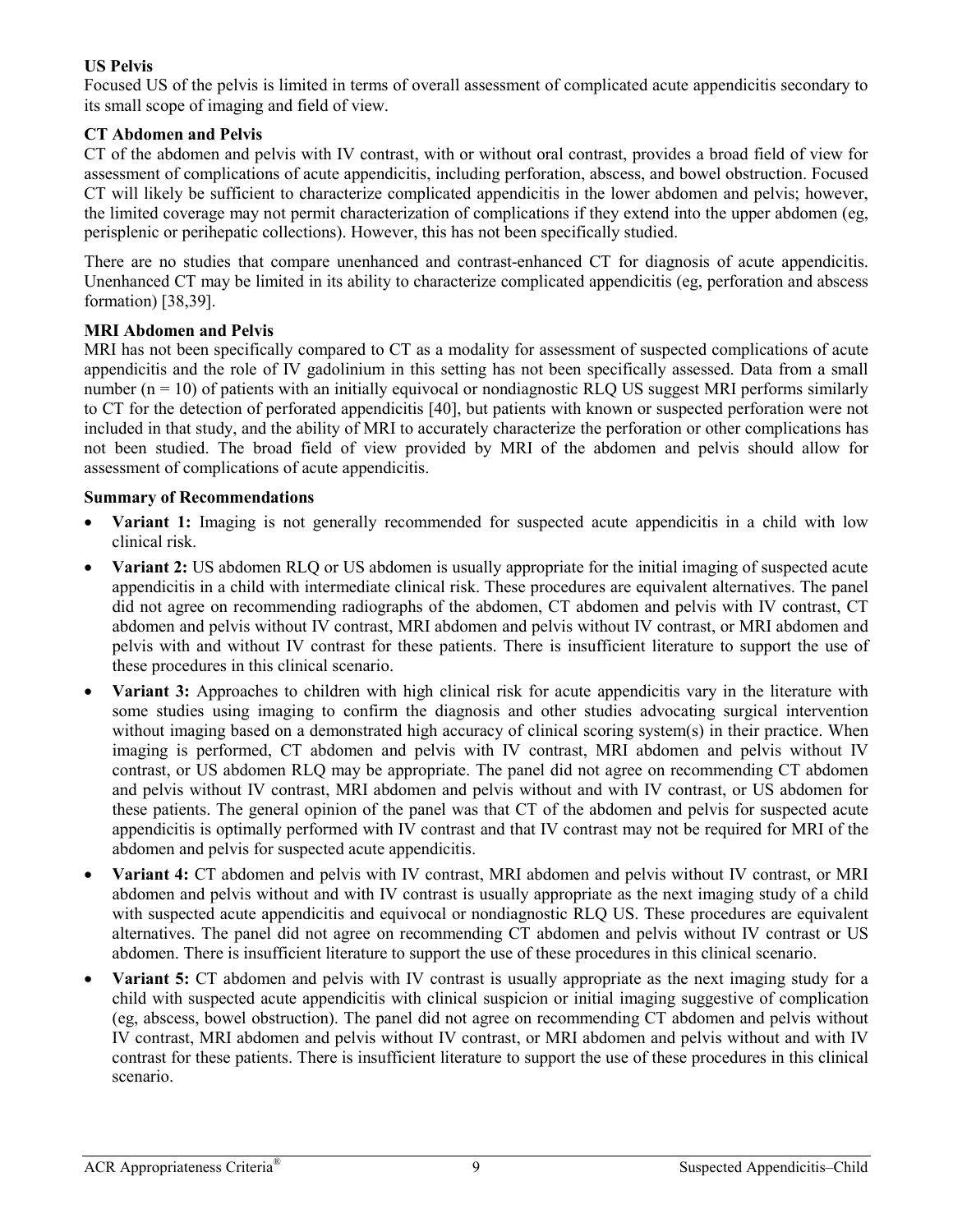## **Supporting Documents**

The evidence table, literature search, and appendix for this topic are available at [https://acsearch.acr.org/list.](https://acsearch.acr.org/list) The appendix includes the strength of evidence assessment and the final rating round tabulations for each recommendation.

For additional information on the Appropriateness Criteria methodology and other supporting documents go to [www.acr.org/ac.](https://www.acr.org/Clinical-Resources/ACR-Appropriateness-Criteria)

| <b>Appropriateness Category Name</b> | <b>Appropriateness</b><br>Rating | <b>Appropriateness Category Definition</b>                                                                                                                                                                                                               |
|--------------------------------------|----------------------------------|----------------------------------------------------------------------------------------------------------------------------------------------------------------------------------------------------------------------------------------------------------|
| <b>Usually Appropriate</b>           | 7, 8, or 9                       | The imaging procedure or treatment is indicated in<br>the specified clinical scenarios at a favorable risk-<br>benefit ratio for patients.                                                                                                               |
| May Be Appropriate                   | 4, 5, or $6$                     | The imaging procedure or treatment may be<br>indicated in the specified clinical scenarios as an<br>alternative to imaging procedures or treatments with<br>a more favorable risk-benefit ratio, or the risk-benefit<br>ratio for patients is equivocal. |
| May Be Appropriate<br>(Disagreement) | 5                                | The individual ratings are too dispersed from the<br>panel median. The different label provides<br>transparency regarding the panel's recommendation.<br>"May be appropriate" is the rating category and a<br>rating of 5 is assigned.                   |
| <b>Usually Not Appropriate</b>       | $1, 2,$ or 3                     | The imaging procedure or treatment is unlikely to be.<br>indicated in the specified clinical scenarios, or the<br>risk-benefit ratio for patients is likely to be<br>unfavorable.                                                                        |

**Appropriateness Category Names and Definitions** 

## **Relative Radiation Level Information**

Potential adverse health effects associated with radiation exposure are an important factor to consider when selecting the appropriate imaging procedure. Because there is a wide range of radiation exposures associated with different diagnostic procedures, a relative radiation level (RRL) indication has been included for each imaging examination. The RRLs are based on effective dose, which is a radiation dose quantity that is used to estimate population total radiation risk associated with an imaging procedure. Patients in the pediatric age group are at inherently higher risk from exposure, because of both organ sensitivity and longer life expectancy (relevant to the long latency that appears to accompany radiation exposure). For these reasons, the RRL dose estimate ranges for pediatric examinations are lower as compared with those specified for adults (see Table below). Additional information regarding radiation dose assessment for imaging examinations can be found in the ACR Appropriateness Criteria® [Radiation Dose Assessment Introduction](https://www.acr.org/-/media/ACR/Files/Appropriateness-Criteria/RadiationDoseAssessmentIntro.pdf) document [\[74\]](#page-13-9).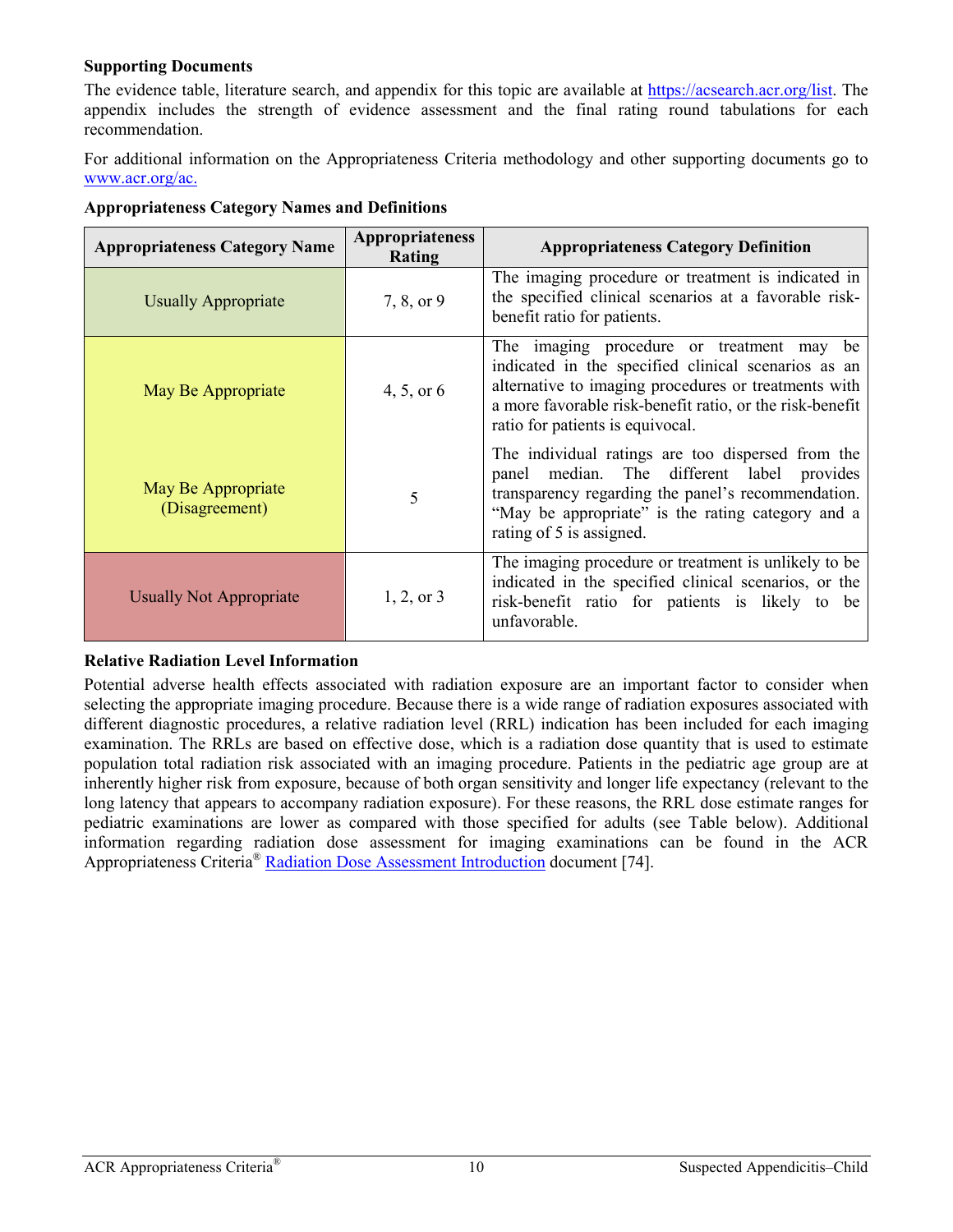| <b>Relative Radiation Level Designations</b> |                                               |                                                   |
|----------------------------------------------|-----------------------------------------------|---------------------------------------------------|
| <b>Relative Radiation Level*</b>             | <b>Adult Effective Dose Estimate</b><br>Range | <b>Pediatric Effective Dose Estimate</b><br>Range |
| O                                            | $0$ mS $v$                                    | $0$ mS $v$                                        |
| $\odot$                                      | $< 0.1$ mSv                                   | $< 0.03$ mSv                                      |
| $\odot \odot$                                | $0.1-1$ mSv                                   | $0.03 - 0.3$ mSv                                  |
| 000                                          | $1-10$ mS <sub>v</sub>                        | $0.3-3$ mSv                                       |
| 0000                                         | $10-30$ mSv                                   | $3-10$ mSv                                        |
| თიიიი                                        | 30-100 mSv                                    | $10-30$ mSv                                       |

\*RRL assignments for some of the examinations cannot be made, because the actual patient doses in these procedures vary as a function of a number of factors (eg, region of the body exposed to ionizing radiation, the imaging guidance that is used). The RRLs for these examinations are designated as "Varies".

# **References**

- <span id="page-10-0"></span>1. Glass CC, Rangel SJ. Overview and diagnosis of acute appendicitis in children. Semin Pediatr Surg 2016;25:198-203.
- <span id="page-10-1"></span>2. Tseng P, Berdahl C, Kearl YL, et al. Does Right Lower Quadrant Abdominal Ultrasound Accurately Identify Perforation in Pediatric Acute Appendicitis? J Emerg Med 2016;50:638-42.
- <span id="page-10-2"></span>3. Larson DB, Trout AT, Fierke SR, Towbin AJ. Improvement in diagnostic accuracy of ultrasound of the pediatric appendix through the use of equivocal interpretive categories. AJR Am J Roentgenol 2015;204:849- 56.
- <span id="page-10-3"></span>4. Kharbanda AB, Stevenson MD, Macias CG, et al. Interrater reliability of clinical findings in children with possible appendicitis. Pediatrics 2012;129:695-700.
- <span id="page-10-4"></span>5. Nance ML, Adamson WT, Hedrick HL. Appendicitis in the young child: a continuing diagnostic challenge. Pediatr Emerg Care 2000;16:160-2.
- <span id="page-10-5"></span>6. Bonadio W, Peloquin P, Brazg J, et al. Appendicitis in preschool aged children: Regression analysis of factors associated with perforation outcome. J Pediatr Surg 2015;50:1569-73.
- <span id="page-10-6"></span>7. Bachur RG, Hennelly K, Callahan MJ, Chen C, Monuteaux MC. Diagnostic imaging and negative appendectomy rates in children: effects of age and gender. Pediatrics 2012;129:877-84.
- 8. Hendriks IG, Langen RM, Janssen L, Verrijth-Wilms IM, Wouda S, Janzing HM. Does the Use of Diagnostic Imaging Reduce the Rate of Negative Appendectomy? Acta Chir Belg 2015;115:393-6.
- 9. Mariadason JG, Wang WN, Wallack MK, Belmonte A, Matari H. Negative appendicectomy rate as a quality metric in the management of appendicitis: impact of computed tomography, Alvarado score and the definition of negative appendicectomy. Ann R Coll Surg Engl 2012;94:395-401.
- <span id="page-10-12"></span>10. Pastore V, Cocomazzi R, Basile A, Pastore M, Bartoli F. Limits and advantages of abdominal ultrasonography in children with acute appendicitis syndrome. Afr J Paediatr Surg 2014;11:293-6.
- <span id="page-10-7"></span>11. Golden SK, Harringa JB, Pickhardt PJ, et al. Prospective evaluation of the ability of clinical scoring systems and physician-determined likelihood of appendicitis to obviate the need for CT. Emerg Med J 2016;33:458- 64.
- 12. Lietzen E, Ilves I, Salminen P, et al. Clinical and laboratory findings in the diagnosis of right lower quadrant abdominal pain: outcome analysis of the APPAC trial. Clin Chem Lab Med 2016;54:1691-7.
- <span id="page-10-8"></span>13. Saucier A, Huang EY, Emeremni CA, Pershad J. Prospective evaluation of a clinical pathway for suspected appendicitis. Pediatrics 2014;133:e88-95.
- <span id="page-10-11"></span>14. Tan WJ, Acharyya S, Goh YC, et al. Prospective comparison of the Alvarado score and CT scan in the evaluation of suspected appendicitis: a proposed algorithm to guide CT use. J Am Coll Surg 2015;220:218- 24.
- <span id="page-10-9"></span>15. Athans BS, Depinet HE, Towbin AJ, Zhang Y, Zhang B, Trout AT. Use of Clinical Data to Predict Appendicitis in Patients with Equivocal US Findings. Radiology 2016;280:557-67.
- <span id="page-10-10"></span>16. Fleischman RJ, Devine MK, Yagapen MA, et al. Evaluation of a novel pediatric appendicitis pathway using high- and low-risk scoring systems. Pediatr Emerg Care 2013;29:1060-5.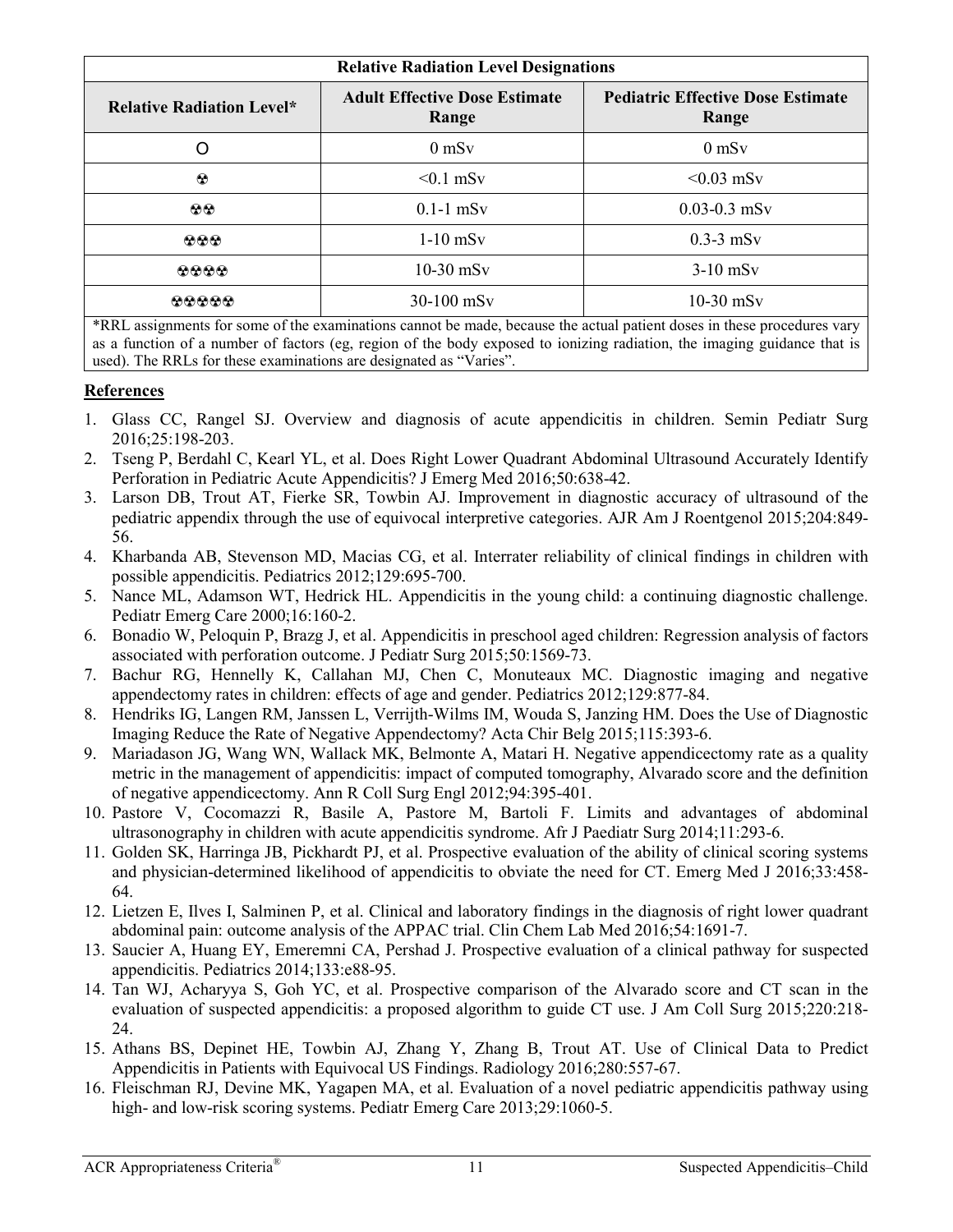- <span id="page-11-15"></span>17. Rezak A, Abbas HM, Ajemian MS, Dudrick SJ, Kwasnik EM. Decreased use of computed tomography with a modified clinical scoring system in diagnosis of pediatric acute appendicitis. Arch Surg 2011;146:64-7.
- <span id="page-11-16"></span>18. Santillanes G, Simms S, Gausche-Hill M, et al. Prospective evaluation of a clinical practice guideline for diagnosis of appendicitis in children. Acad Emerg Med 2012;19:886-93.
- <span id="page-11-0"></span>19. Trout AT, Sanchez R, Ladino-Torres MF, Pai DR, Strouse PJ. A critical evaluation of US for the diagnosis of pediatric acute appendicitis in a real-life setting: how can we improve the diagnostic value of sonography? Pediatr Radiol 2012;42:813-23.
- <span id="page-11-1"></span>20. Abo A, Shannon M, Taylor G, Bachur R. The influence of body mass index on the accuracy of ultrasound and computed tomography in diagnosing appendicitis in children. Pediatr Emerg Care 2011;27:731-6.
- <span id="page-11-2"></span>21. Yigiter M, Kantarci M, Yalcin O, Yalcin A, Salman AB. Does obesity limit the sonographic diagnosis of appendicitis in children? J Clin Ultrasound 2011;39:187-90.
- <span id="page-11-3"></span>22. Binkovitz LA, Unsdorfer KM, Thapa P, et al. Pediatric appendiceal ultrasound: accuracy, determinacy and clinical outcomes. Pediatr Radiol 2015;45:1934-44.
- 23. Mittal MK, Dayan PS, Macias CG, et al. Performance of ultrasound in the diagnosis of appendicitis in children in a multicenter cohort. Acad Emerg Med 2013;20:697-702.
- 24. Peletti AB, Baldisserotto M. Optimizing US examination to detect the normal and abnormal appendix in children. Pediatr Radiol 2006;36:1171-6.
- 25. Unlu C, de Castro SM, Tuynman JB, Wust AF, Steller EP, van Wagensveld BA. Evaluating routine diagnostic imaging in acute appendicitis. Int J Surg 2009;7:451-5.
- <span id="page-11-4"></span>26. Cundy TP, Gent R, Frauenfelder C, Lukic L, Linke RJ, Goh DW. Benchmarking the value of ultrasound for acute appendicitis in children. J Pediatr Surg 2016;51:1939-43.
- 27. Elikashvili I, Tay ET, Tsung JW. The effect of point-of-care ultrasonography on emergency department length of stay and computed tomography utilization in children with suspected appendicitis. Acad Emerg Med 2014;21:163-70.
- 28. Le J, Kurian J, Cohen HW, Weinberg G, Scheinfeld MH. Do clinical outcomes suffer during transition to an ultrasound-first paradigm for the evaluation of acute appendicitis in children? AJR Am J Roentgenol 2013;201:1348-52.
- <span id="page-11-5"></span>29. Doria AS, Moineddin R, Kellenberger CJ, et al. US or CT for Diagnosis of Appendicitis in Children and Adults? A Meta-Analysis. Radiology 2006;241:83-94.
- <span id="page-11-6"></span>30. Kepner AM, Bacasnot JV, Stahlman BA. Intravenous contrast alone vs intravenous and oral contrast computed tomography for the diagnosis of appendicitis in adult ED patients. Am J Emerg Med 2012;30:1765- 73.
- 31. Laituri CA, Fraser JD, Aguayo P, et al. The lack of efficacy for oral contrast in the diagnosis of appendicitis by computed tomography. J Surg Res 2011;170:100-3.
- 32. Latifi A, Labruto F, Kaiser S, Ullberg U, Sundin A, Torkzad MR. Does enteral contrast increase the accuracy of appendicitis diagnosis? Radiol Technol 2011;82:294-9.
- <span id="page-11-7"></span>33. Kharbanda AB, Taylor GA, Bachur RG. Suspected appendicitis in children: rectal and intravenous contrastenhanced versus intravenous contrast-enhanced CT. Radiology 2007;243:520-6.
- <span id="page-11-8"></span>34. Callahan MJ, Anandalwar SP, MacDougall RD, et al. Pediatric CT dose reduction for suspected appendicitis: a practice quality improvement project using artificial gaussian noise--part 2, clinical outcomes. AJR Am J Roentgenol 2015;204:636-44.
- <span id="page-11-9"></span>35. Swanick CW, Gaca AM, Hollingsworth CL, et al. Comparison of conventional and simulated reduced-tube current MDCT for evaluation of suspected appendicitis in the pediatric population. AJR Am J Roentgenol 2013;201:651-8.
- <span id="page-11-10"></span>36. Akhtar W, Ali S, Arshad M, Ali FN, Nadeem N. Focused abdominal CT scan for acute appendicitis in children: can it help in need? J Pak Med Assoc 2011;61:474-6.
- <span id="page-11-11"></span>37. O'Malley ME, Alharbi F, Chawla TP, Moshonov H. CT following US for possible appendicitis: anatomic coverage. Eur Radiol 2016;26:532-8.
- <span id="page-11-12"></span>38. Hoecker CC, Billman GF. The utility of unenhanced computed tomography in appendicitis in children. J Emerg Med 2005;28:415-21.
- <span id="page-11-13"></span>39. Ozturkmen Akay H, Akpinar E, Akgul Ozmen C, Ergun O, Haliloglu M. Visualization of the normal appendix in children by non-contrast MDCT. Acta Chir Belg 2007;107:531-4.
- <span id="page-11-14"></span>40. Dillman JR, Gadepalli S, Sroufe NS, et al. Equivocal Pediatric Appendicitis: Unenhanced MR Imaging Protocol for Nonsedated Children-A Clinical Effectiveness Study. Radiology 2016;279:216-25.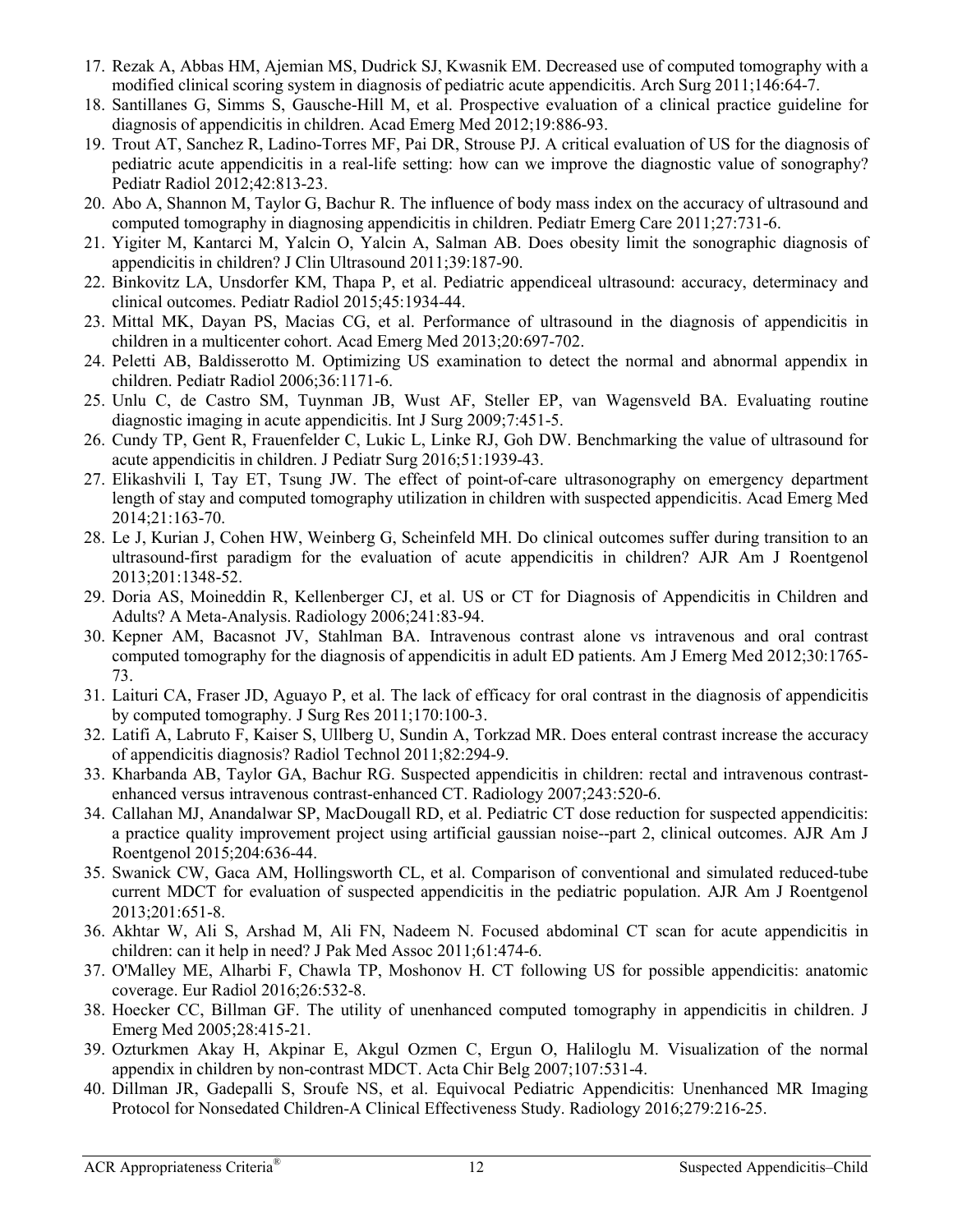- <span id="page-12-10"></span>41. Duke E, Kalb B, Arif-Tiwari H, et al. A Systematic Review and Meta-Analysis of Diagnostic Performance of MRI for Evaluation of Acute Appendicitis. AJR Am J Roentgenol 2016;206:508-17.
- 42. Johnson AK, Filippi CG, Andrews T, et al. Ultrafast 3-T MRI in the evaluation of children with acute lower abdominal pain for the detection of appendicitis. AJR Am J Roentgenol 2012;198:1424-30.
- <span id="page-12-11"></span>43. Kulaylat AN, Moore MM, Engbrecht BW, et al. An implemented MRI program to eliminate radiation from the evaluation of pediatric appendicitis. J Pediatr Surg 2015;50:1359-63.
- 44. Moore MM, Gustas CN, Choudhary AK, et al. MRI for clinically suspected pediatric appendicitis: an implemented program. Pediatr Radiol 2012;42:1056-63.
- 45. Orth RC, Guillerman RP, Zhang W, Masand P, Bisset GS, 3rd. Prospective comparison of MR imaging and US for the diagnosis of pediatric appendicitis. Radiology 2014;272:233-40.
- <span id="page-12-0"></span>46. Kinner S, Pickhardt PJ, Riedesel EL, et al. Diagnostic Accuracy of MRI Versus CT for the Evaluation of Acute Appendicitis in Children and Young Adults. AJR Am J Roentgenol 2017;209:911-19.
- <span id="page-12-1"></span>47. Bayraktutan U, Oral A, Kantarci M, et al. Diagnostic performance of diffusion-weighted MR imaging in detecting acute appendicitis in children: comparison with conventional MRI and surgical findings. J Magn Reson Imaging 2014;39:1518-24.
- <span id="page-12-2"></span>48. Epifanio M, Antonio de Medeiros Lima M, Correa P, Baldisserotto M. An Imaging Diagnostic Protocol in Children with Clinically Suspected Acute Appendicitis. Am Surg 2016;82:390-6.
- <span id="page-12-9"></span>49. Gregory S, Kuntz K, Sainfort F, Kharbanda A. Cost-Effectiveness of Integrating a Clinical Decision Rule and Staged Imaging Protocol for Diagnosis of Appendicitis. Value Health 2016;19:28-35.
- <span id="page-12-5"></span>50. Kim DY, Shim DH, Cho KY. Use of the Pediatric Appendicitis Score in a Community Hospital. Indian Pediatr 2016;53:217-20.
- <span id="page-12-3"></span>51. Ulukaya Durakbasa C, Tasbasi I, Tosyali AN, Mutus M, Sehiralti V, Zemheri E. An evaluation of individual plain abdominal radiography findings in pediatric appendicitis: results from a series of 424 children. Ulus Travma Acil Cerrahi Derg 2006;12:51-8.
- <span id="page-12-4"></span>52. Tayal VS, Bullard M, Swanson DR, et al. ED endovaginal pelvic ultrasound in nonpregnant women with right lower quadrant pain. Am J Emerg Med 2008;26:81-5.
- <span id="page-12-6"></span>53. McKay R, Shepherd J. The use of the clinical scoring system by Alvarado in the decision to perform computed tomography for acute appendicitis in the ED. Am J Emerg Med 2007;25:489-93.
- <span id="page-12-7"></span>54. Halverson M, Delgado J, Mahboubi S. Extra-appendiceal findings in pediatric abdominal CT for suspected appendicitis. Pediatr Radiol 2014;44:816-20.
- <span id="page-12-8"></span>55. Koning JL, Naheedy JH, Kruk PG. Diagnostic performance of contrast-enhanced MR for acute appendicitis and alternative causes of abdominal pain in children. Pediatr Radiol 2014;44:948-55.
- <span id="page-12-12"></span>56. Pogorelic Z, Rak S, Mrklic I, Juric I. Prospective validation of Alvarado score and Pediatric Appendicitis Score for the diagnosis of acute appendicitis in children. Pediatr Emerg Care 2015;31:164-8.
- <span id="page-12-13"></span>57. Toprak H, Kilincaslan H, Ahmad IC, et al. Integration of ultrasound findings with Alvarado score in children with suspected appendicitis. Pediatr Int 2014;56:95-9.
- <span id="page-12-14"></span>58. Bachur RG, Callahan MJ, Monuteaux MC, Rangel SJ. Integration of ultrasound findings and a clinical score in the diagnostic evaluation of pediatric appendicitis. J Pediatr 2015;166:1134-9.
- <span id="page-12-15"></span>59. Fallon SC, Orth RC, Guillerman RP, et al. Development and validation of an ultrasound scoring system for children with suspected acute appendicitis. Pediatr Radiol 2015;45:1945-52.
- <span id="page-12-16"></span>60. Nielsen JW, Boomer L, Kurtovic K, et al. Reducing computed tomography scans for appendicitis by introduction of a standardized and validated ultrasonography report template. J Pediatr Surg 2015;50:144-8.
- <span id="page-12-17"></span>61. Ramarajan N, Krishnamoorthi R, Barth R, et al. An interdisciplinary initiative to reduce radiation exposure: evaluation of appendicitis in a pediatric emergency department with clinical assessment supported by a staged ultrasound and computed tomography pathway. Acad Emerg Med 2009;16:1258-65.
- <span id="page-12-18"></span>62. Garcia K, Hernanz-Schulman M, Bennett DL, Morrow SE, Yu C, Kan JH. Suspected appendicitis in children: diagnostic importance of normal abdominopelvic CT findings with nonvisualized appendix. Radiology 2009;250:531-7.
- 63. Stewart JK, Olcott EW, Jeffrey RB. Sonography for appendicitis: nonvisualization of the appendix is an indication for active clinical observation rather than direct referral for computed tomography. J Clin Ultrasound 2012;40:455-61.
- 64. Wiersma F, Toorenvliet BR, Bloem JL, Allema JH, Holscher HC. US examination of the appendix in children with suspected appendicitis: the additional value of secondary signs. Eur Radiol 2009;19:455-61.